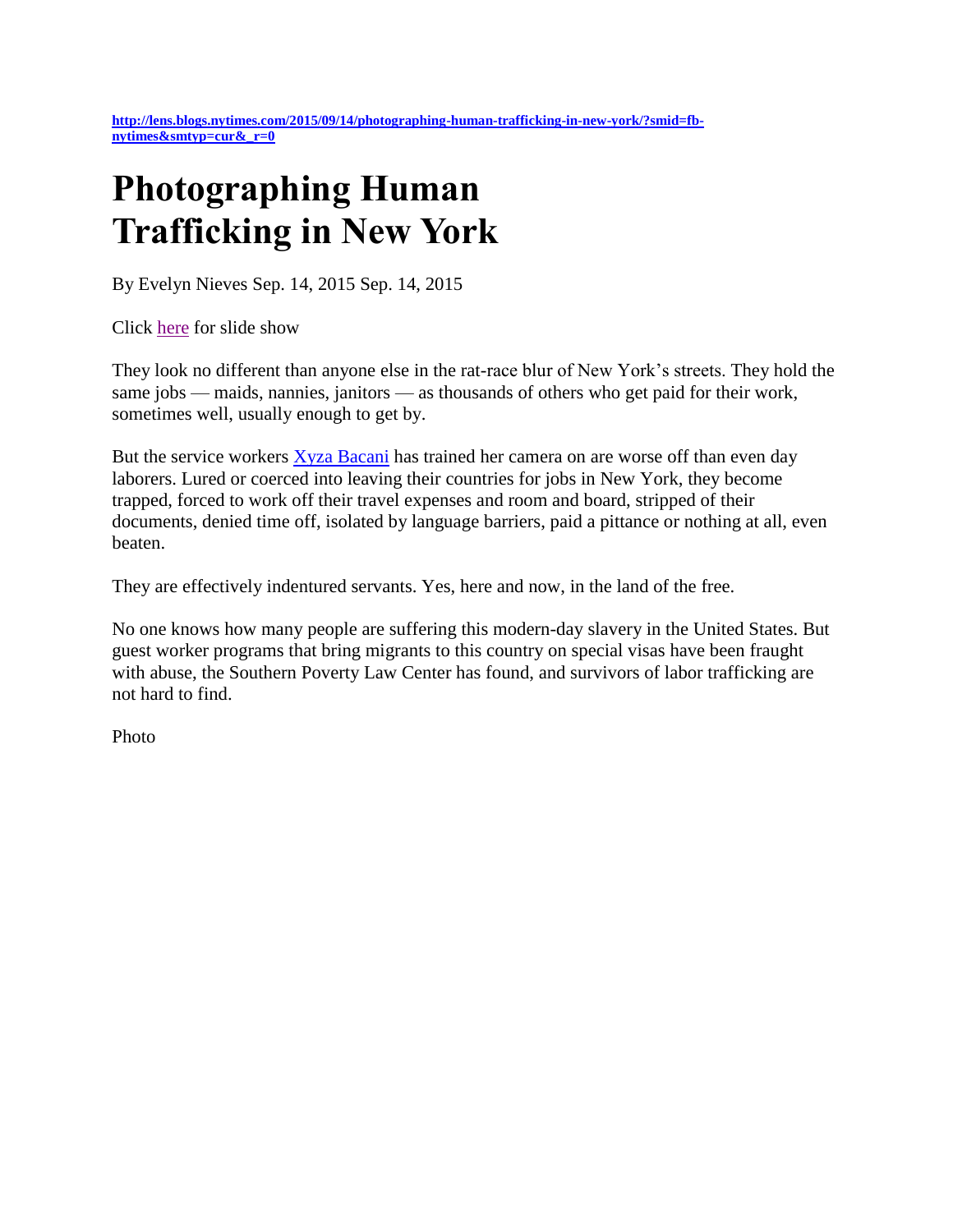

Originally from the Philippines, Cherry Ann Montehermoso converted to Islam after marrying her husband, Shipu. June 29, 2015.Credit Xyza Bacani

Ms. Bacani came to New York for the first time in May after winning a 2015 Magnum Foundation Human Rights Fellowship to New York University for her photos of abused Filipino domestic workers in Hong Kong.

"It really surprised me that trafficking is happening in a first-world country like the U.S.," Ms. Bacani, a 28-year-old Filipina, said. "It also shocked me that even people with college degrees can be victims."

Her affinity for immigrant domestic workers comes from her experience working as a maid in Hong Kong for nine years, and her mother's experience with the same household for 20 years.

Originally, she planned to photograph undocumented Filipino workers. But as she dug deeper, Ms. Bacani said, "I learned that the labor-trafficking issue in New York is huge."

With help from nonprofits like the Damayan Migrant Workers Association, a Filipino domestic workers rights group based in New York and New Jersey, Ms. Bacani spent three months documenting several survivors of labor trafficking. She lived with her subjects, sleeping on their couches, learning their daily routines. When her six-week fellowship term at N.Y.U. was up, she stuck around another six weeks to continue her project, shuttling from Jersey City to Brooklyn to Queens.

These stories revealing the hidden bottom of the nation's 99 percent are all about fortitude. Among Ms. Bacani's subjects, we meet Daisy Benin Santos, a single mother who works as a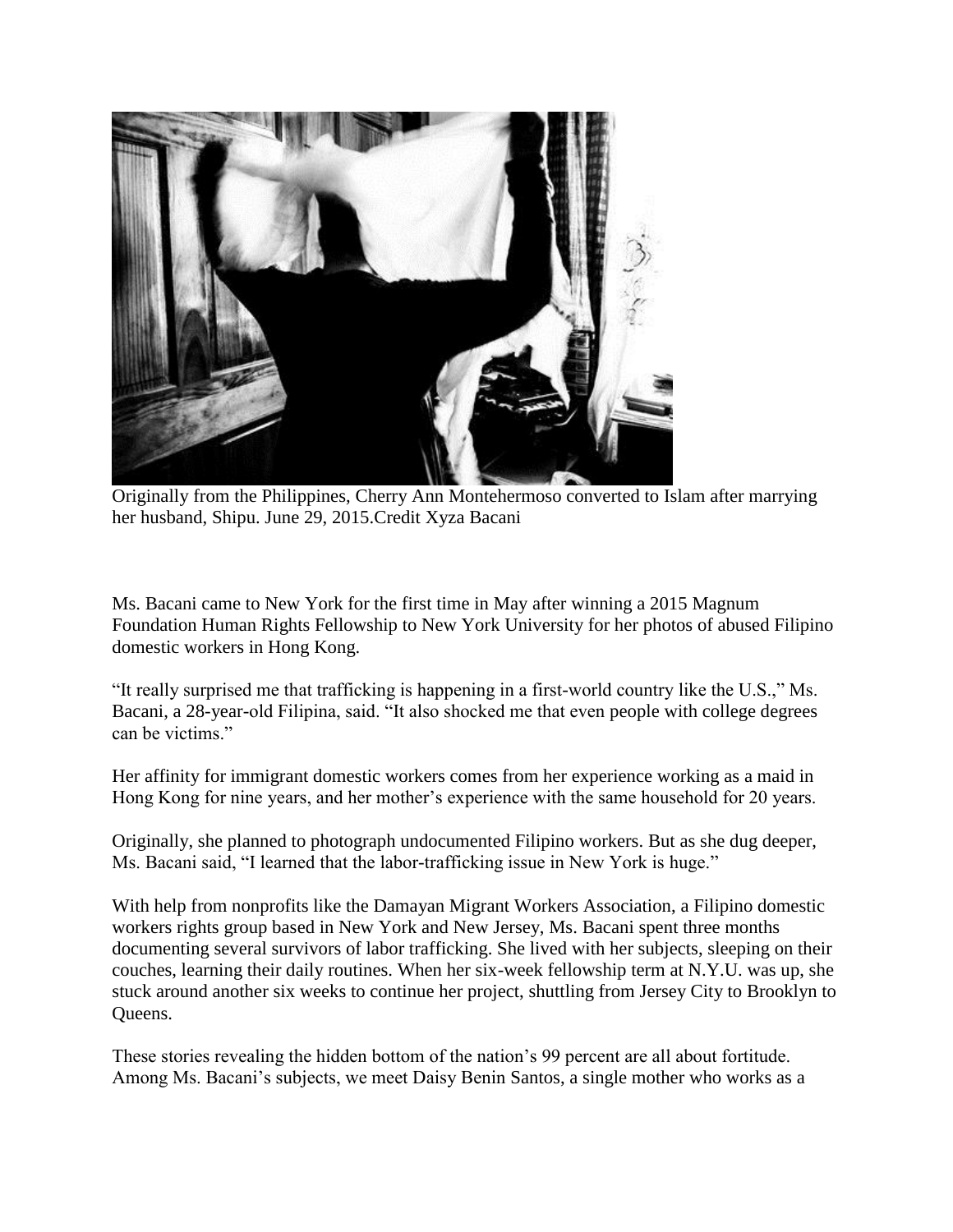nanny on the Upper East Side. Lured from the Philippines by a job agency, she was forced into debt bondage and became undocumented when her trafficker, now in jail, let her visa expire.



Several members of the so-called Florida 15 enjoying a barbecue in the backyard of their shared home.Credit Xyza Bacani

Employed in a decent job now, Ms. Santos lives to Skype with the three daughters she left behind seven years ago. She said she had yet to go home because of bureaucratic snafus.

Ms. Bacani also documented members of "the Florida 15," as they are known in human rights circles. These 15 Filipinos were trafficked to Miami in 2008 and 2009 with the promise of highpaying jobs. They ended up as cooks, waiters and housekeepers at country clubs and high-end hotels, paid half the minimum wage, or less, once a month, and forced to dole out thousands of dollars in "placement" fees. Eventually, they fled to New York to seek help.

Most now live in and around the city. They applied for special visas for trafficking victims, but as their recruiter cannot be located, their cases remain in limbo.

Ms. Bacani plans to continue this project. Currently living in Hong Kong, she plans to track another member of the Florida 15, as well as Ms. Santos's children, on her next visit home.

"I did the project because I felt that their stories were worth telling," she said. "It's my story, your story, and can be anyone's story in a flick of a finger."

Only a year ago, Ms. Bacani was still working as a maid — and sometimes nanny to seven kids — six days a week. On her one day off, she'd take out the Nikon D90 she bought with an advance from her boss several years ago, take street images and post them on Facebook.

Photo